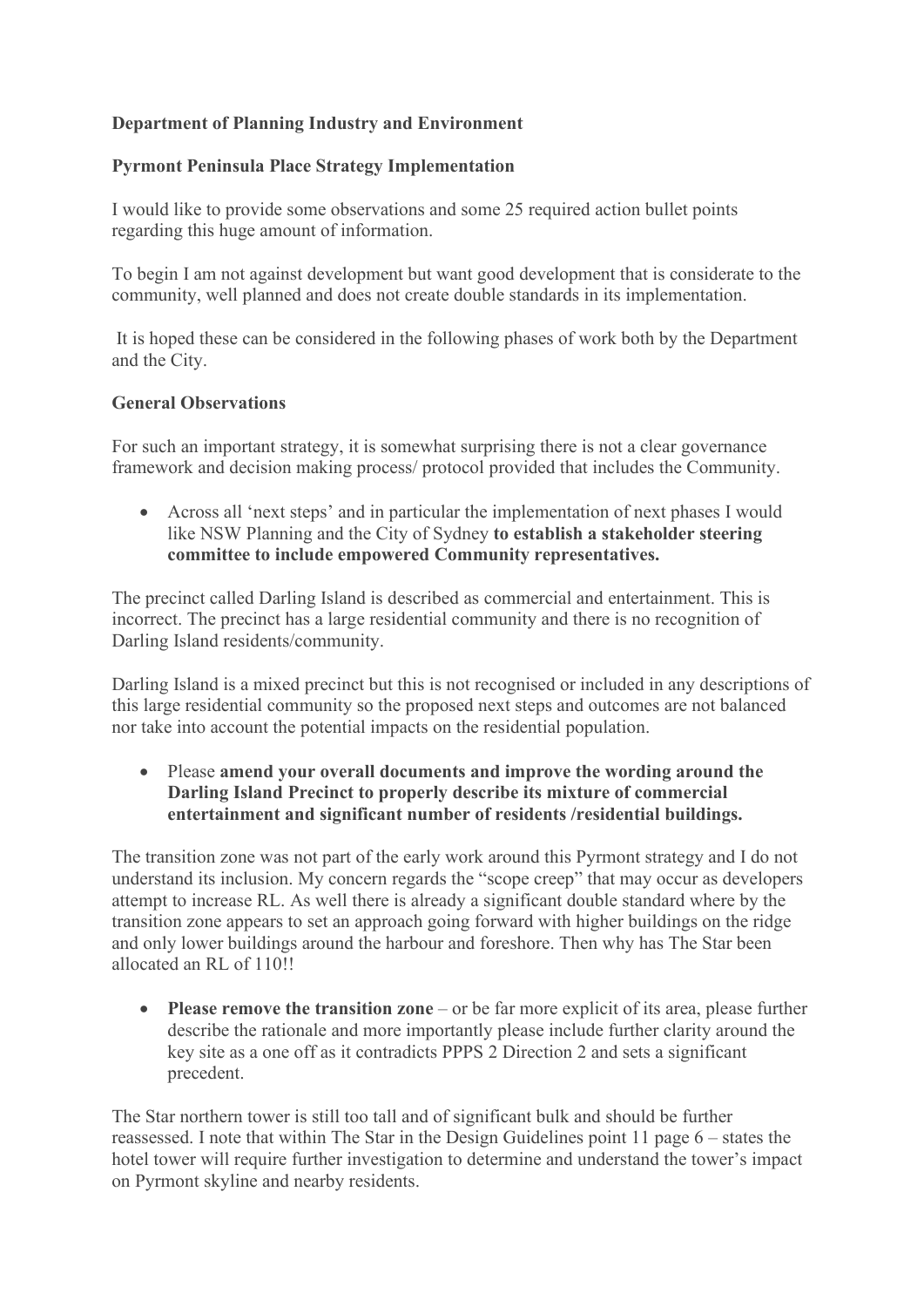I found The Star master planning submissions ambiguous and more work is required around public benefits.

I note within the Planning report as well as Design Guidance the required podium and tower RL, setbacks and street wall heights and understand that the Star has formed a different view.

- Please **ensure The Star provides a more complete master plan for the State, City and community to consider and to consult upon.**
- **I oppose the removal of mature healthy trees around The Star** –Pirrama Road, Jones Bay and Pyrmont Street and Darling Island Road Pyrmont.
- Please **reconsider and reduce the overall RL of the Star northern tower now.** The current RL is inconsistent with the Harbour Interface definition which calls for low built form.
- If we are to have a tower then ensure its **built form and set backs are conservative and a minimum 10 m** to not overly impact the low rise area that it will reside.
- Also **please make it explicit around who and how the recommendation for further investigation of The Star plans will be undertaken, and by whom; and how and by whom the determination of the next iteration of the hotel** will occur and determination of the hotel tower; will occur.

I do not agree with Pyrmont Bay Park being remodelled as well as labelled a 24/7 function area nor part of the night time economy and entertainment zone. This is both dangerous, potentially removes an open green space from community usage and will bring a heightened safety risk to our area.

- **Please do not allow Pyrmont Bay Park to be a green open boozy and dangerous bar! 24/7** – this is not required, too close to residences and we do not want Pyrmont to be the next Kings Cross.
- **Please do not extend to include seating and encroach into the harbour and marina**.

The "thought bubble" to place a bridge and create an alternate harbour walk is a poor decision and should be removed – how would the Sydney Wharf Marina operate? And what impact will it have on various pockets parks which have developed their own personality and uses.

• **Please remove this bridge concept** between Metcalfe Park and Sydney Wharf.

We do not want Metcalfe Park joined up with other parks. Metcalfe Park is used by a lot of older residents and close by workers for sitting, families gather & meet and sit on the grass as well as the various dog groups' use this open space. Most importantly being a small pocket park it allows the residents that surround it to enjoy the open space – we do not need super highways of joined up parks.

• **Metcalfe Park does not need a fitness station / exercise equipment** as these were just recently installed in Pirrama Park, its current and future use should be preserved as is.

It is a well maintained tree lined place of peace and relaxation.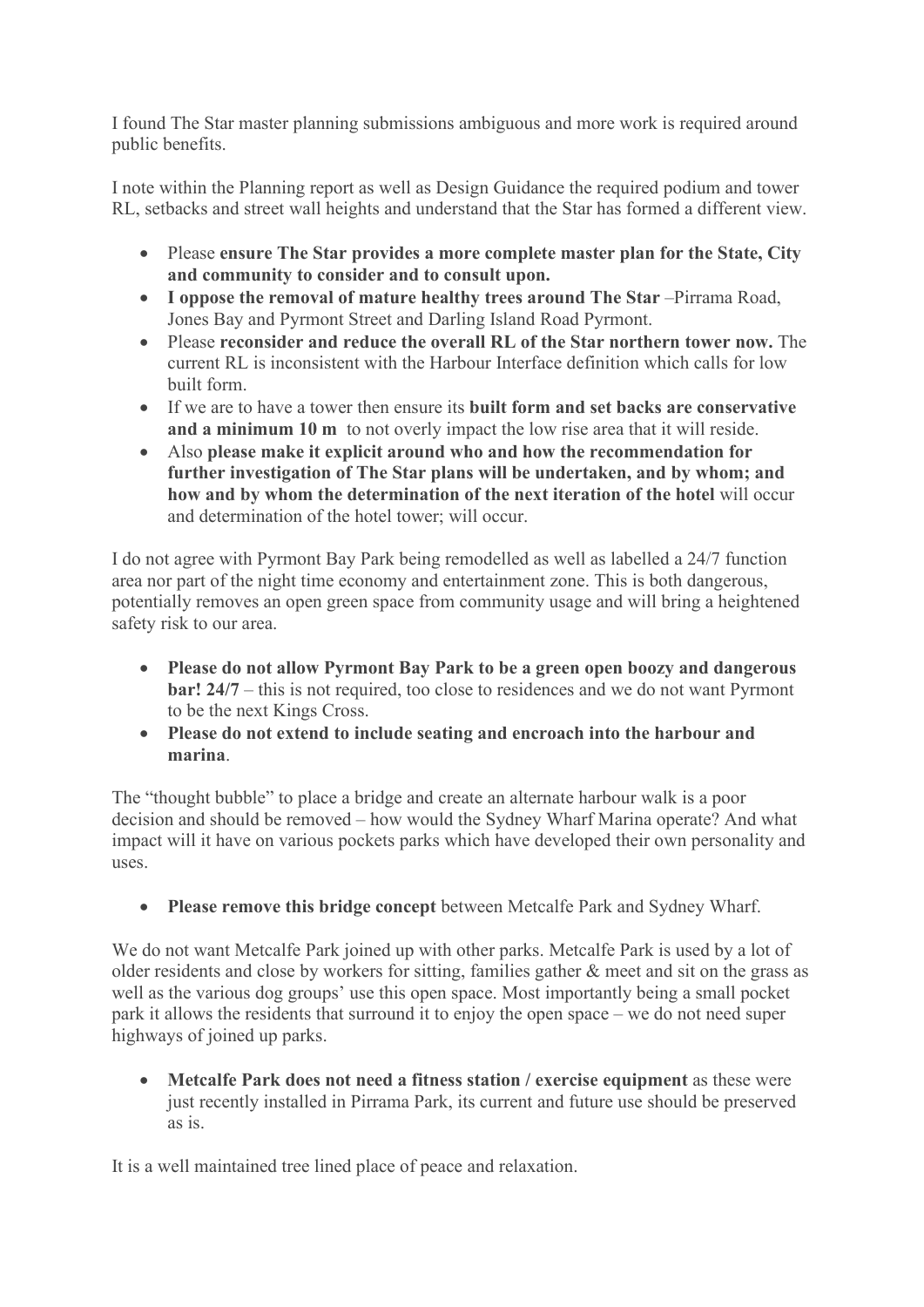• **Please review the usages of Pyrmont Bay, Metcalfe and Sydney Wharf and DO NOT change their current access and use** – these small open pocket parks are critical for the mental health of the nearby residents and do not need to be altered at all.- NO bridges, NO fitness /exercise equipment, NO 24 hour parties with violent consequences. I would certainly support the return of the Growers Market in Pyrmont Bay Park. It was popular and well attended.

Under potential sites capable of change – I am very concerned by this generalisation as almost all are close to residential apartments and a lot are public and affordable housing.

- **Please do not allow public and affordable housing to be sold off to developers**.
- **Please revisit your plan and add and identify** to your legend residential towers say with more than 20 apartments.
- Within the Darling Island Precinct are the former Fairfax building and Accenture building –now part of the Google campus are highlighted as capable of change which **I totally oppose.**
- **Please do not allow any proposal that raises the height (as per your Harbour Interface requiring only low built) of the Fairfax and Accenture buildings in Darling Island to above the height of the heritage Revy Buildings. These heritage buildings should be respected and seen from all aspects of land and water!**
- **Please add a well-staffed Police Station to be built within the new Metro site**. This is an important and needed site of change!

Within Darling Island Precinct page 16 – it talks of a Vibrant 24 Entertainment Zone recommending integration between residential and 24/7. This is a very open direction and requires far more work and it greatly concerns me that the community are being ignored.

• **Please reconsider and redefine how and what the key success factors** are for both residents and the 24/7 economy. **Pyrmont does not want to be an extension of the CBD nor do we want to be another Kings Cross.** 

Your statements are probably well intended but are too broad and are a health and safety risk to the local residents, community.

Stating the obvious - Tourists, visitors and party goers enter the precinct but then go home – but this strategy sets in train some material directions that we the community will live with here 24/7 and your guidelines are of material concern.

• **Please provide more details around how residents and the proposed vibrant 24 economy will safely integrate to assist The City and the Community** 

Infrastructure Program needs community input

- **Please consider a steering committee to include community** representatives to provide input into projects to be funded by developer contributions.
- **Please consider a secondary education school within Wentworth Park.**
- The current junior school in Ultimo are already at capacity and my concern is what will happen when all these children attempt to go to High School. More so the PPPS calls for additional residents – where will their children go to school. PPPS is a 20